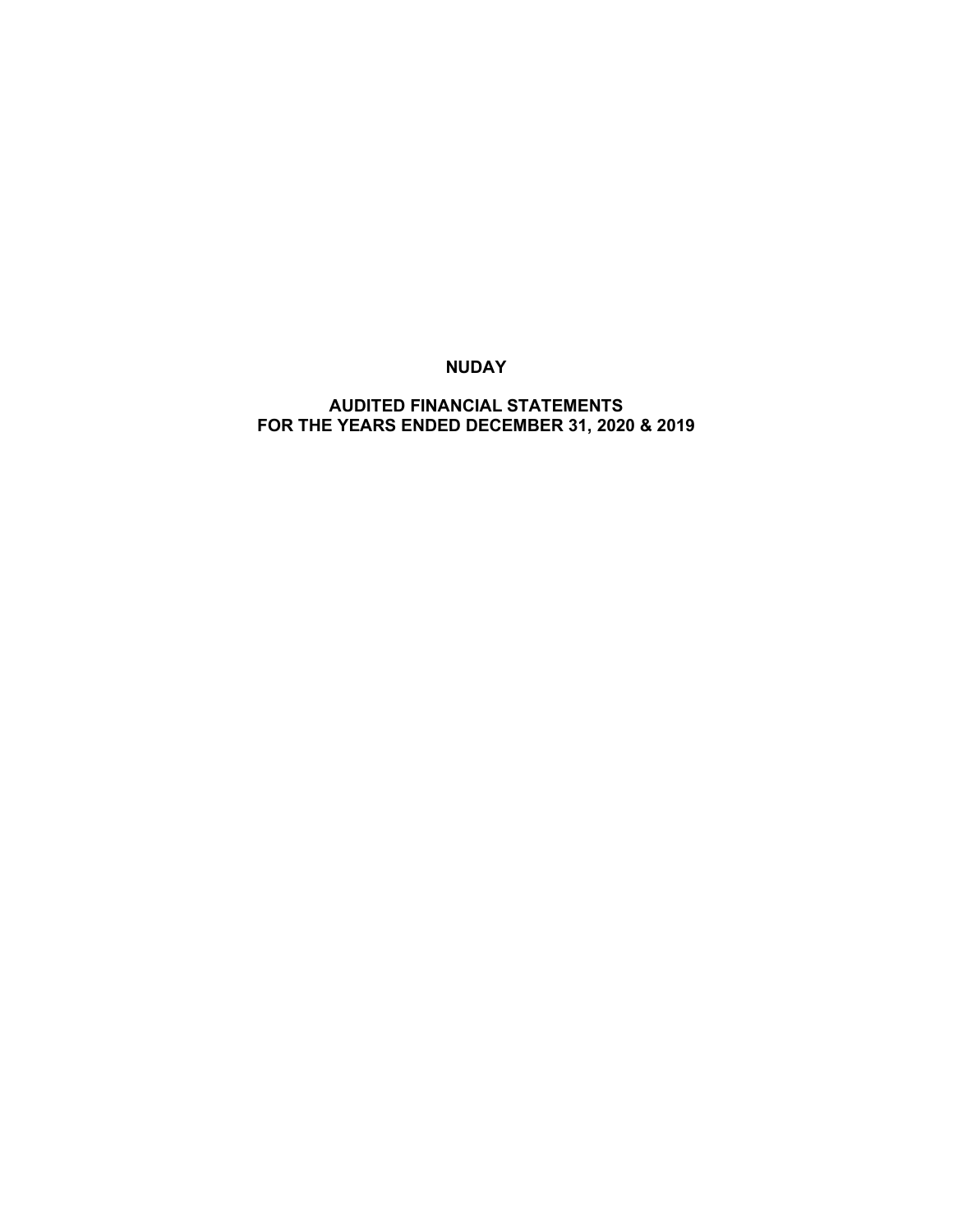# **NUDAY TABLE OF CONTENTS FOR THE YEAR ENDED DECEMBER 31, 2020**

|                                          | <b>PAGE</b> |
|------------------------------------------|-------------|
| Independent Auditors' Report             | $1 - 2$     |
| <b>Statements of Financial Position</b>  | 3           |
| <b>Statements of Activities</b>          | $4 - 5$     |
| <b>Statements of Functional Expenses</b> | $6 - 7$     |
| <b>Statements of Cash Flows</b>          | 8           |
| Notes to Financial Statements            | $9 - 17$    |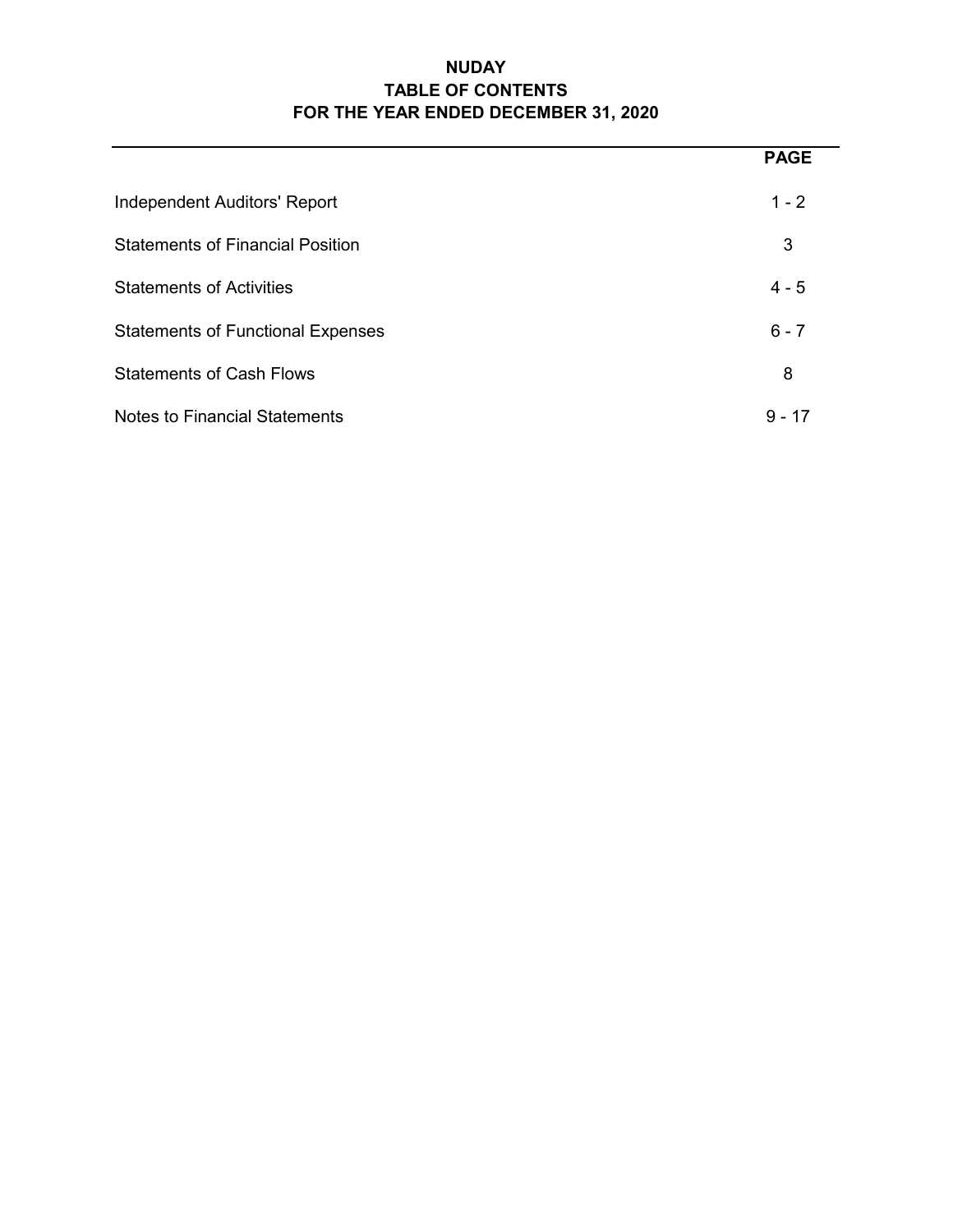

Certified Public Accountants and Consultants 30 Massachusetts Avenue, Suite 300 · North Andover, MA 01845

Douglas L. Naffah, C.P.A. Mary Ellin Costello, C.P.A. Marilyn A. Censullo, C.P.A.

Tel: 978 685 8540 Fax: 978.685.8740

## INDEPENDENT AUDITORS' REPORT

To the Board of Directors NuDay Windham, NH

We have audited the accompanying financial statements of NuDay (a nonprofit organization), which comprise the statements of financial position as of December 31, 2020 and 2019, and the related statements of activities, functional expenses and cash flows for the years then ended, and the related notes to the financial statements.

### **Management's Responsibility for the Financial Statements**

Management is responsible for the preparation and fair presentation of these financial statements in accordance with accounting principles generally accepted in the United States of America; this includes the design, implementation, and maintenance of internal control relevant to the preparation and fair presentation of financial statements that are free from material misstatement, whether due to fraud or error.

#### **Auditors' Responsibility**

Our responsibility is to express an opinion on these financial statements based on our audit. We conducted our audit in accordance with auditing standards generally accepted in the United States of America. Those standards require that we plan and perform the audit to obtain reasonable assurance about whether the financial statements are free from material misstatement.

An audit involves performing procedures to obtain audit evidence about the amounts and disclosures in the financial statements. The procedures selected depend on the auditor's judgment, including the assessment of the risks of material misstatement of the financial statements, whether due to fraud or error. In making those risk assessments, the auditor considers internal control relevant to the entity's preparation and fair presentation of the financial statements in order to design audit procedures that are appropriate in the circumstances, but not for the purpose of expressing an opinion on the effectiveness of the entity's internal control. Accordingly, we express no such opinion. An audit also includes evaluating the appropriateness of accounting policies used and the reasonableness of significant accounting estimates made by management, as well as evaluating the overall presentation of the financial statements.

We believe that the audit evidence we have obtained is sufficient and appropriate to provide a basis for our audit opinion.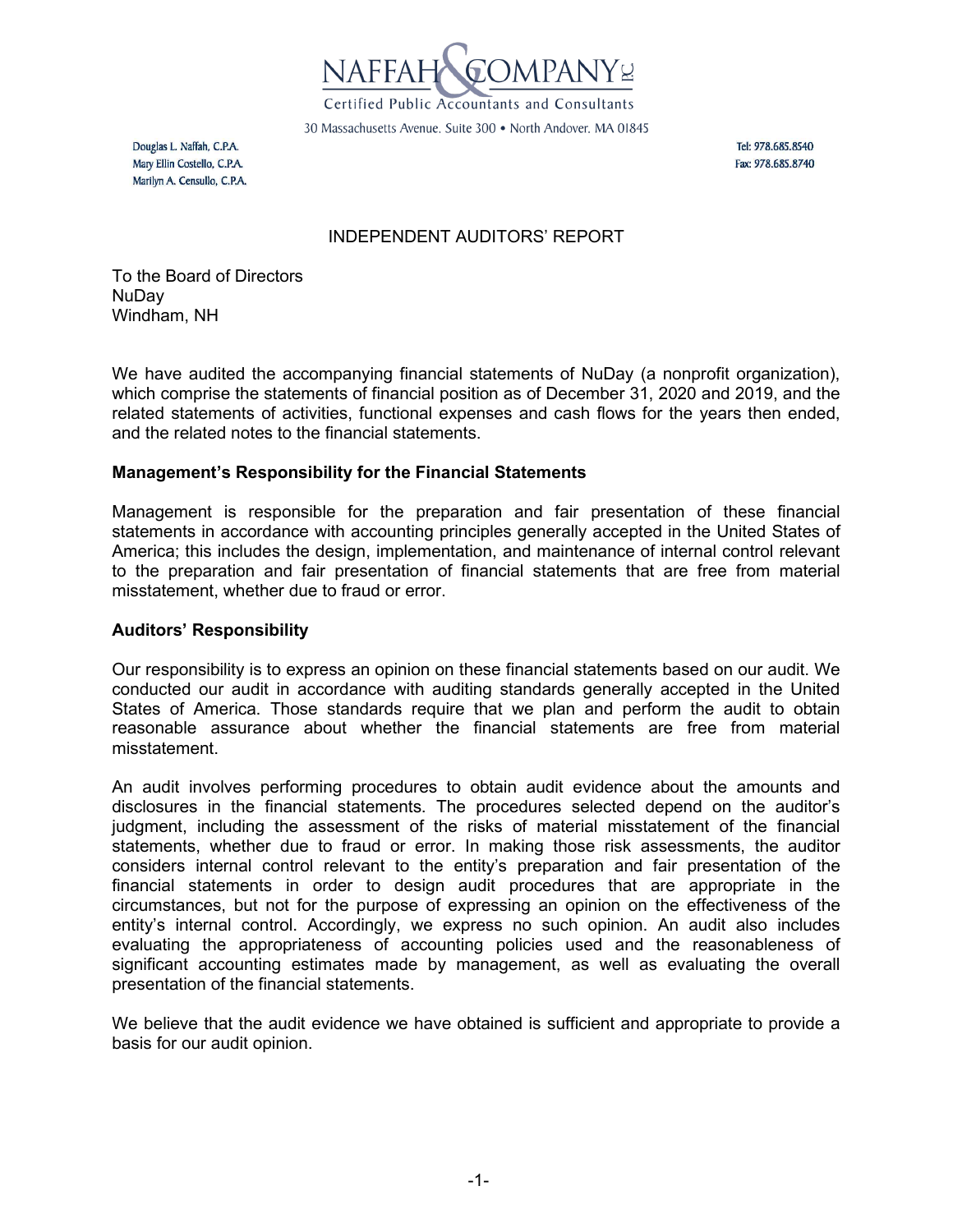## **Opinion**

In our opinion, the financial statements referred to above present fairly, in all material respects, the financial position of NuDay as of December 31, 2020 and 2019, respectively, and the changes in its net assets and its cash flows for the years then ended in accordance with accounting principles generally accepted in the United States of America.

Kayouh + Company, P.C.

North Andover, Massachusetts November 15, 2021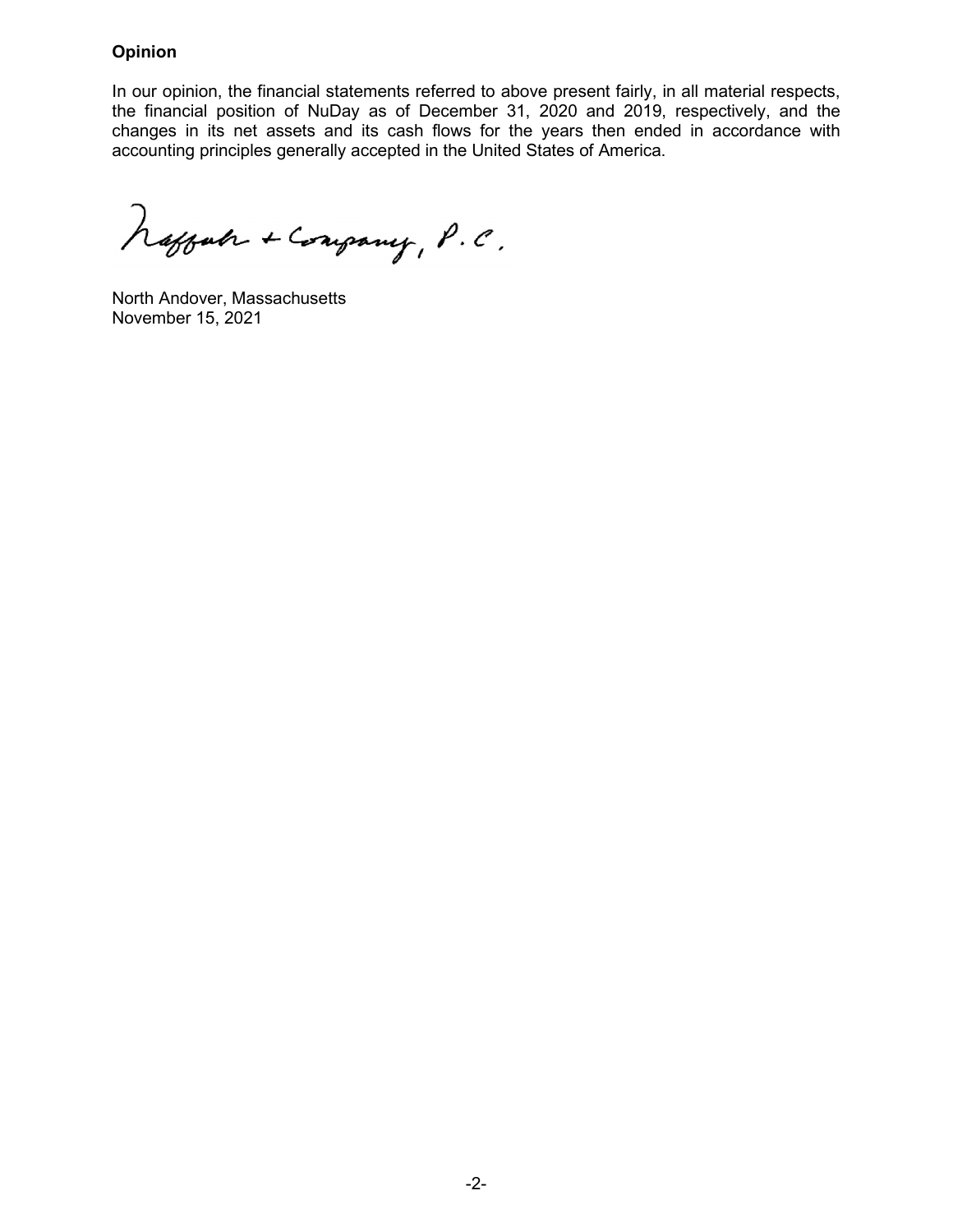### **NUDAY STATEMENTS OF FINANCIAL POSITION DECEMBER 31, 2020 AND 2019**

|                                                                                                                                                           | 2020                                            | 2019                                              |
|-----------------------------------------------------------------------------------------------------------------------------------------------------------|-------------------------------------------------|---------------------------------------------------|
| <b>ASSETS</b>                                                                                                                                             |                                                 |                                                   |
| <b>CURRENT ASSETS</b><br>Cash<br>Accounts receivable<br>Marketable securities<br>Prepaid expenses and other current assets<br><b>Total Current Assets</b> | \$<br>184,416<br>983<br>366<br>5,000<br>190,765 | \$<br>130,431<br>7,611<br>366<br>5,000<br>143,408 |
| PROPERTY AND EQUIPMENT, NET                                                                                                                               | 163,307                                         | 170,309                                           |
| <b>TOTAL ASSETS</b>                                                                                                                                       | 354,072                                         | \$<br>313,717                                     |
| <b>LIABILITIES AND NET ASSETS</b>                                                                                                                         |                                                 |                                                   |
| <b>CURRENT LIABILITIES</b><br>Accrued expenses                                                                                                            | \$<br>2,879                                     | \$<br>127                                         |
| <b>Total Current Liabilities</b>                                                                                                                          | 2,879                                           | 127                                               |
| <b>TOTAL LIABILITIES</b>                                                                                                                                  | 2,879                                           | 127                                               |
| <b>NET ASSETS</b><br>Without donor restrictions<br>With donor restrictions                                                                                | 264,840<br>86,353                               | 202,171<br>111,419                                |
| <b>Total Net Assets</b>                                                                                                                                   | 351,193                                         | 313,590                                           |
| TOTAL LIABILITIES AND NET ASSETS                                                                                                                          | 354,072                                         | \$<br>313,717                                     |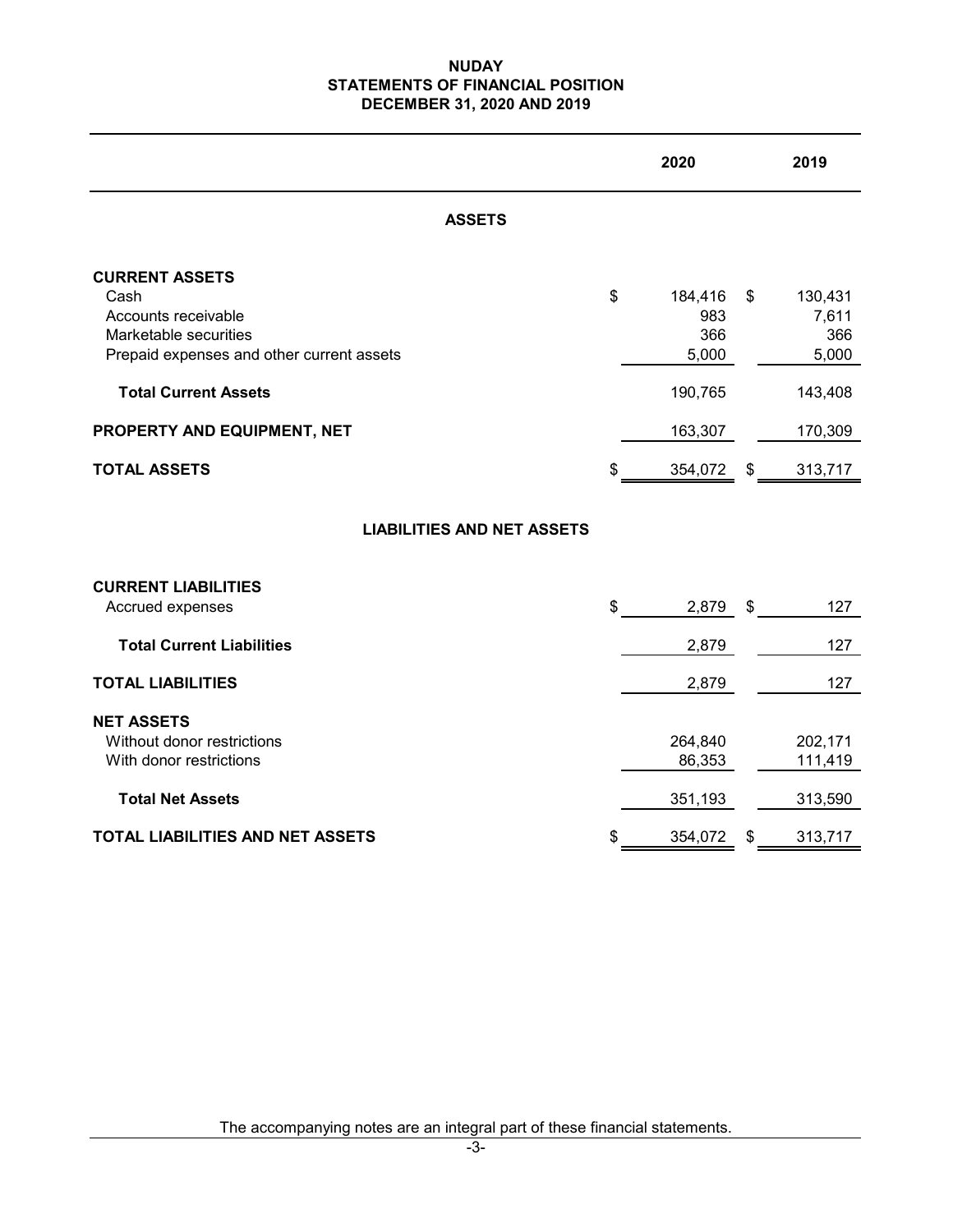#### **NUDAY STATEMENT OF ACTIVITIES FOR THE YEAR ENDED DECEMBER 31, 2020 (WITH SUMMARIZED INFORMATION FOR THE YEAR ENDED DECEMBER 31, 2019)**

|                                             | <b>Without</b>      | <b>With</b>         |                 |                 |
|---------------------------------------------|---------------------|---------------------|-----------------|-----------------|
|                                             | <b>Donor</b>        | <b>Donor</b>        | <b>Total</b>    | <b>Total</b>    |
|                                             | <b>Restrictions</b> | <b>Restrictions</b> | 2020            | 2019            |
|                                             |                     |                     |                 |                 |
| <b>REVENUE AND SUPPORT</b>                  |                     |                     |                 |                 |
| Donations and grants                        | \$<br>1,521,169     | \$<br>1,016,889     | \$<br>2,538,058 | \$<br>2,096,209 |
| Special events                              | 29,557              |                     | 29,557          | 40,467          |
| In-kind contributions                       | 64,111,904          |                     | 64,111,904      | 68,775,544      |
| Realized loss on sale of donated securities |                     |                     |                 |                 |
| Interest income                             | 23                  |                     | 23              | 10              |
| Net assets released from restrictions       | 1,041,955           | (1,041,955)         |                 |                 |
|                                             |                     |                     |                 |                 |
| <b>TOTAL REVENUE AND SUPPORT</b>            | 66,704,608          | (25,066)            | 66,679,542      | 70,912,230      |
| <b>EXPENSES</b>                             |                     |                     |                 |                 |
| Program services                            | 66,514,341          |                     | 66,514,341      | 70,673,181      |
| Management and general                      | 90,130              |                     | 90,130          | 78,893          |
| Fundraising                                 | 37,468              |                     | 37,468          | 35,523          |
|                                             |                     |                     |                 |                 |
| <b>TOTAL EXPENSES</b>                       | 66,641,939          |                     | 66,641,939      | 70,787,597      |
| <b>INCREASE (DECREASE) IN NET ASSETS</b>    | 62,669              | (25,066)            | 37,603          | 124,633         |
|                                             |                     |                     |                 |                 |
| <b>NET ASSETS - BEGINNING OF YEAR</b>       | 202,171             | 111,419             | 313,590         | 188,957         |
| <b>NET ASSETS - END OF YEAR</b>             | \$<br>264,840       | \$<br>86,353        | \$<br>351,193   | \$<br>313,590   |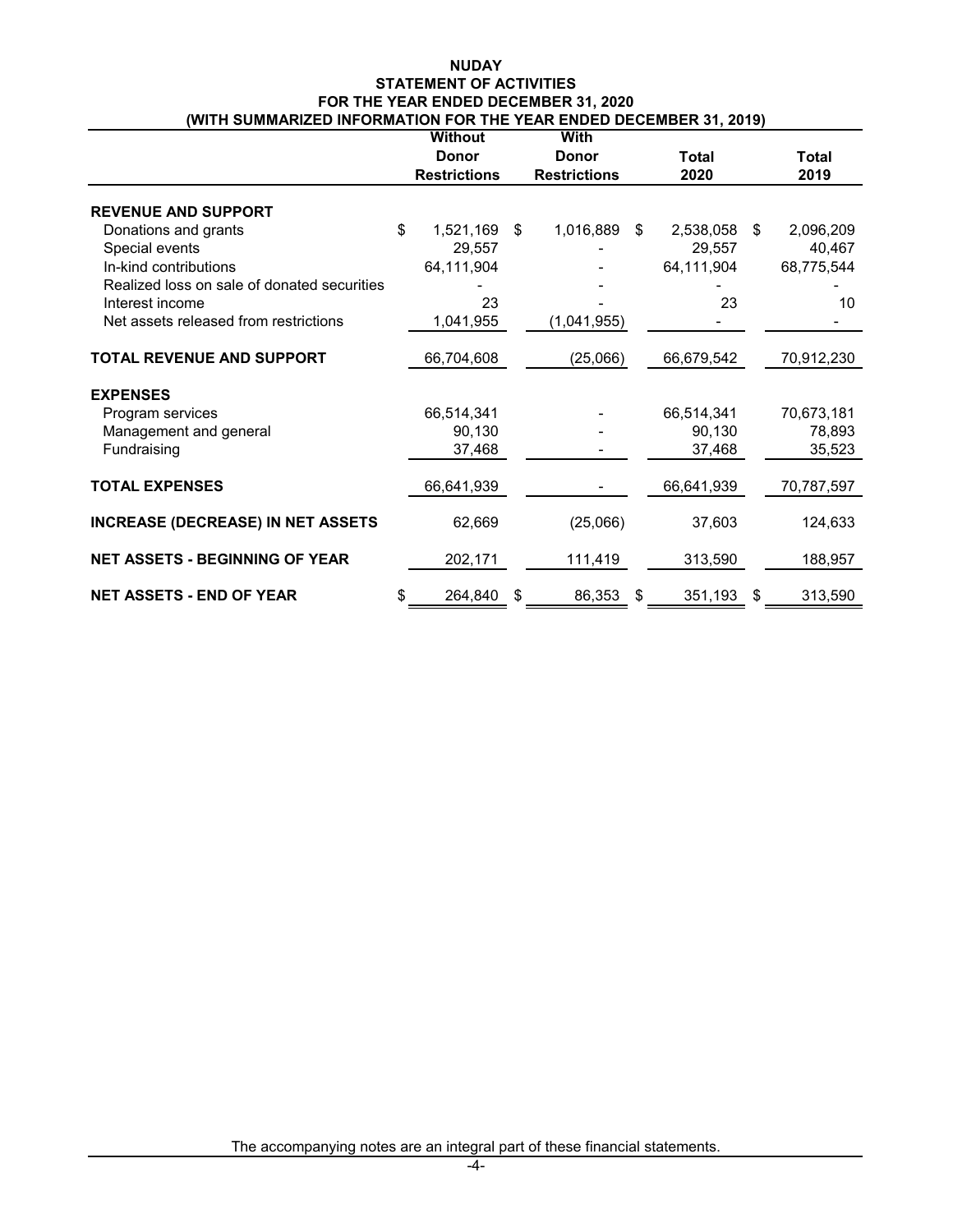### **NUDAY STATEMENT OF ACTIVITIES FOR THE YEAR ENDED DECEMBER 31, 2019**

|                                             | <b>Without</b>      | <b>With</b>         |                 |
|---------------------------------------------|---------------------|---------------------|-----------------|
|                                             | <b>Donor</b>        | Donor               | <b>Total</b>    |
|                                             | <b>Restrictions</b> | <b>Restrictions</b> | 2019            |
| <b>REVENUE AND SUPPORT</b>                  |                     |                     |                 |
|                                             | \$<br>1,193,367     | \$<br>902,842       | \$<br>2,096,209 |
| Donations and grants                        |                     |                     |                 |
| Special events                              | 40,467              |                     | 40,467          |
| In-kind contributions                       | 68,775,544          |                     | 68,775,544      |
| Realized loss on sale of donated securities |                     |                     |                 |
| Interest income                             | 10                  |                     | 10              |
| Net assets released from restrictions       | 856,581             | (856,581)           |                 |
| <b>TOTAL REVENUE AND SUPPORT</b>            | 70,865,969          | 46,261              | 70,912,230      |
| <b>EXPENSES</b>                             |                     |                     |                 |
| Program services                            | 70,673,181          |                     | 70,673,181      |
| Management and general                      | 78,893              |                     | 78,893          |
| Fundraising                                 | 35,523              |                     | 35,523          |
|                                             |                     |                     |                 |
| <b>TOTAL EXPENSES</b>                       | 70,787,597          |                     | 70,787,597      |
| <b>INCREASE (DECREASE) IN NET ASSETS</b>    | 78,372              | 46,261              | 124,633         |
|                                             |                     |                     |                 |
| <b>NET ASSETS - BEGINNING OF YEAR</b>       | 123,799             | 65,158              | 188,957         |
| <b>NET ASSETS - END OF YEAR</b>             | \$<br>202,171       | \$<br>111,419       | \$<br>313,590   |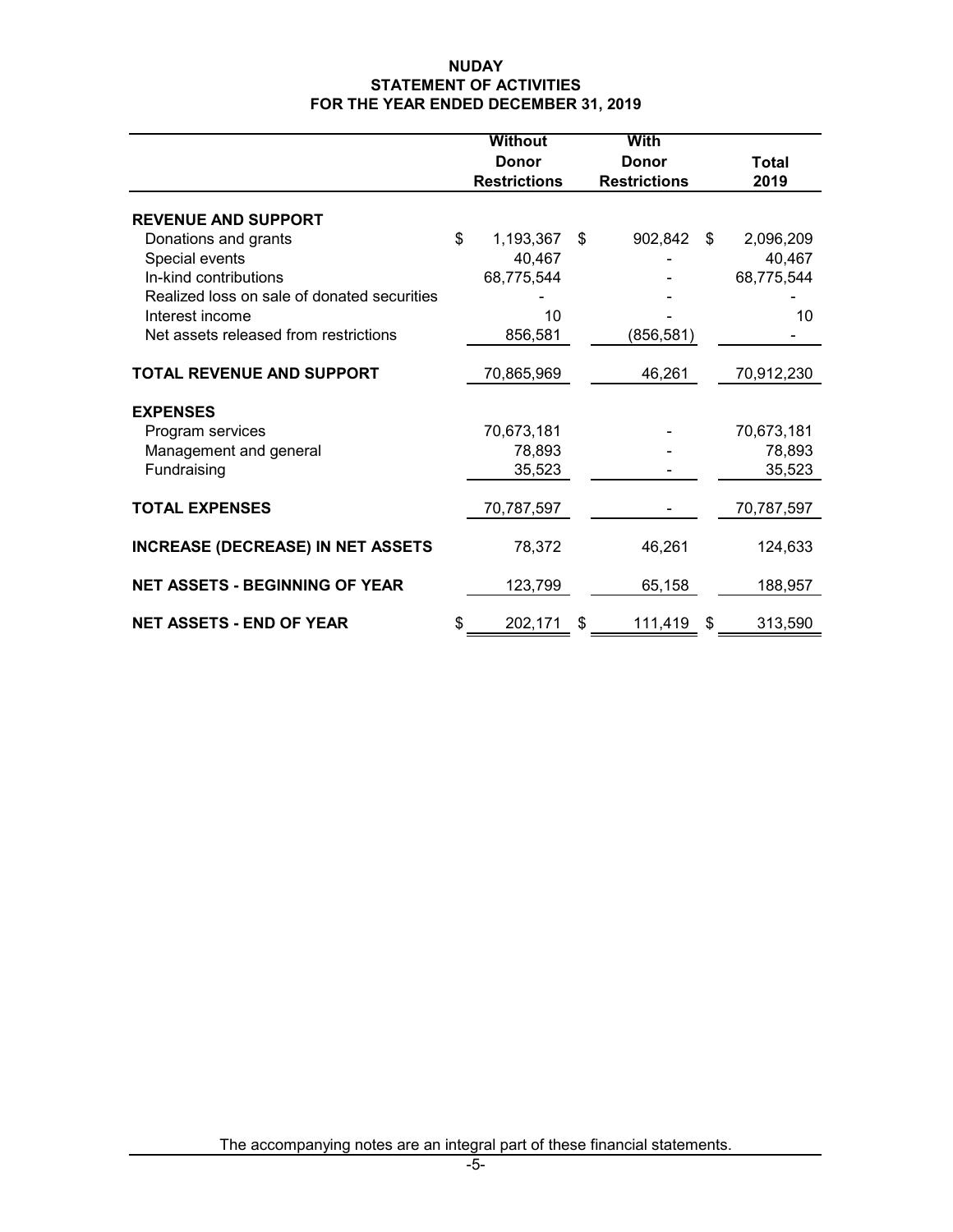### **NUDAY STATEMENT OF FUNCTIONAL EXPENSES FOR THE YEAR ENDED DECEMBER 31, 2020**

|                        |                  | <b>Management</b> |                    |                  |
|------------------------|------------------|-------------------|--------------------|------------------|
|                        | Program          | and               |                    |                  |
|                        | <b>Services</b>  | General           | <b>Fundraising</b> | <b>Total</b>     |
| In-kind expense        | \$<br>64,111,904 | \$                | \$                 | \$<br>64,111,904 |
| Wages                  | 240,320          | 68,663            | 34,331             | 343,314          |
| Orphan                 | 332,998          |                   |                    | 332,998          |
| Shipping expenses      | 133,493          |                   |                    | 133,493          |
| Other Program Costs    | 204,906          |                   |                    | 204,906          |
| Food security          | 328,118          |                   |                    | 328,118          |
| Education              | 37,169           |                   |                    | 37,169           |
| Seasonal campaigns     | 103,136          |                   |                    | 103,136          |
| Professional fees      | 52,002           | 13,001            |                    | 65,003           |
| Resettlement           | 132,311          |                   |                    | 132,311          |
|                        |                  |                   |                    |                  |
| <b>Container costs</b> | 188,198          |                   |                    | 188,198          |
| Warehouse rent         | 63,384           |                   |                    | 63,384           |
| Bank & merchant fees   | 26,777           |                   |                    | 26,777           |
| Emergency              | 36,303           |                   |                    | 36,303           |
| Water                  | 245,403          |                   |                    | 245,403          |
| Medical                | 26,258           |                   |                    | 26,258           |
| Self-sustainability    | 188,533          |                   |                    | 188,533          |
| Payroll taxes          | 21,958           | 6,274             | 3,137              | 31,369           |
| Depreciation           | 20,096           |                   |                    | 20,096           |
| Advertising            | 8,132            |                   |                    | 8,132            |
| Travel                 | 784              |                   |                    | 784              |
| <b>Utilities</b>       | 3,401            |                   |                    | 3,401            |
| Office                 | 2,731            | 686               |                    | 3,417            |
| Insurance              | 6,026            | 1,506             |                    | 7,532            |
| Total                  | \$<br>66,514,341 | \$<br>90,130      | \$<br>37,468       | \$<br>66,641,939 |

The accompanying notes are an integral part of these financial statements.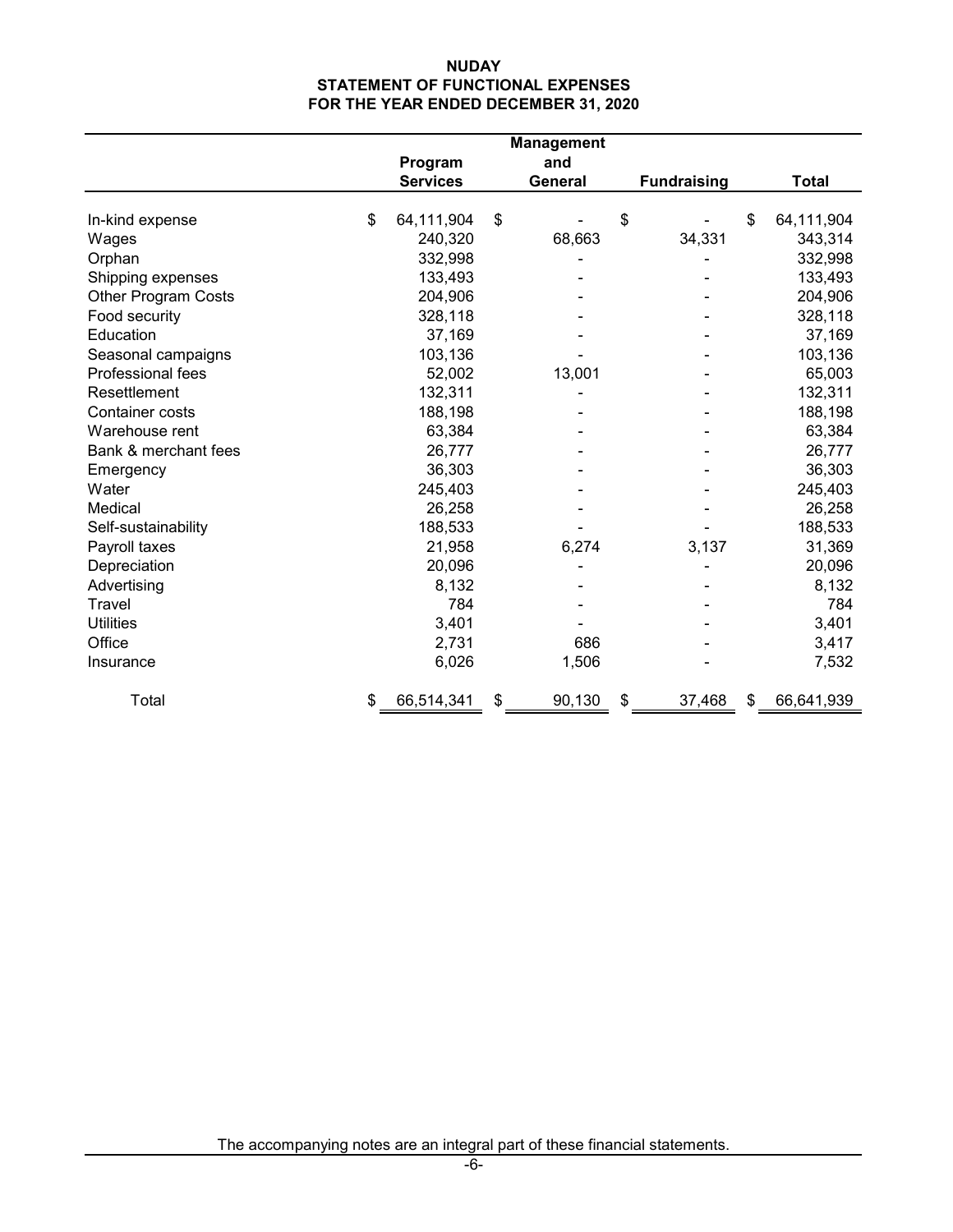### **NUDAY STATEMENT OF FUNCTIONAL EXPENSES FOR THE YEAR ENDED DECEMBER 31, 2019**

|                            |                  | <b>Management</b> |                    |                  |
|----------------------------|------------------|-------------------|--------------------|------------------|
|                            | Program          | and               |                    |                  |
|                            | <b>Services</b>  | General           | <b>Fundraising</b> | <b>Total</b>     |
|                            |                  |                   |                    |                  |
| In-kind expense            | \$<br>68,775,544 | \$                | \$                 | \$<br>68,775,544 |
| Wages                      | 193,675          | 55,336            | 27,668             | 276,679          |
| Orphan                     | 404,938          |                   |                    | 404,938          |
| Shipping expenses          | 191,689          |                   |                    | 191,689          |
| <b>Other Program Costs</b> | 130,857          |                   |                    | 130,857          |
| Food security              | 176,340          |                   |                    | 176,340          |
| Education                  | 45,301           |                   |                    | 45,301           |
| Seasonal campaigns         | 48,510           |                   |                    | 48,510           |
| Professional fees          | 57,009           | 14,252            |                    | 71,261           |
| Resettlement               | 74,221           |                   |                    | 74,221           |
| Container costs            | 17,064           |                   |                    | 17,064           |
| Warehouse rent             | 54,861           |                   |                    | 54,861           |
| Bank & merchant fees       | 5,844            |                   |                    | 5,844            |
| Emergency                  | 8,735            |                   |                    | 8,735            |
| Water                      | 108,806          |                   |                    | 108,806          |
| Medical                    | 10,549           |                   |                    | 10,549           |
| Self-sustainability        | 218,205          |                   |                    | 218,205          |
| Payroll taxes              | 16,172           | 4,621             | 2,310              | 23,103           |
| Depreciation               | 19,104           |                   |                    | 19,104           |
| Advertising                | 15,069           |                   |                    | 15,069           |
| Travel                     | 11,909           |                   |                    | 11,909           |
| <b>Utilities</b>           | 8,693            |                   |                    | 8,693            |
| Office                     | 1,672            | 3,518             |                    | 5,190            |
| <b>Special Events</b>      |                  |                   | 5,545              | 5,545            |
| Dues                       | 21,732           |                   |                    | 21,732           |
| Insurance                  | 4,663            | 1,166             |                    | 5,829            |
| <b>Social Business</b>     | 20,063           |                   |                    | 20,063           |
| <b>Field Site</b>          | 31,544           |                   |                    | 31,544           |
| <b>Taxes</b>               | 412              |                   |                    | 412              |
| Total                      | 70,673,181       | \$<br>78,893      | \$<br>35,523       | \$<br>70,787,597 |

The accompanying notes are an integral part of these financial statements.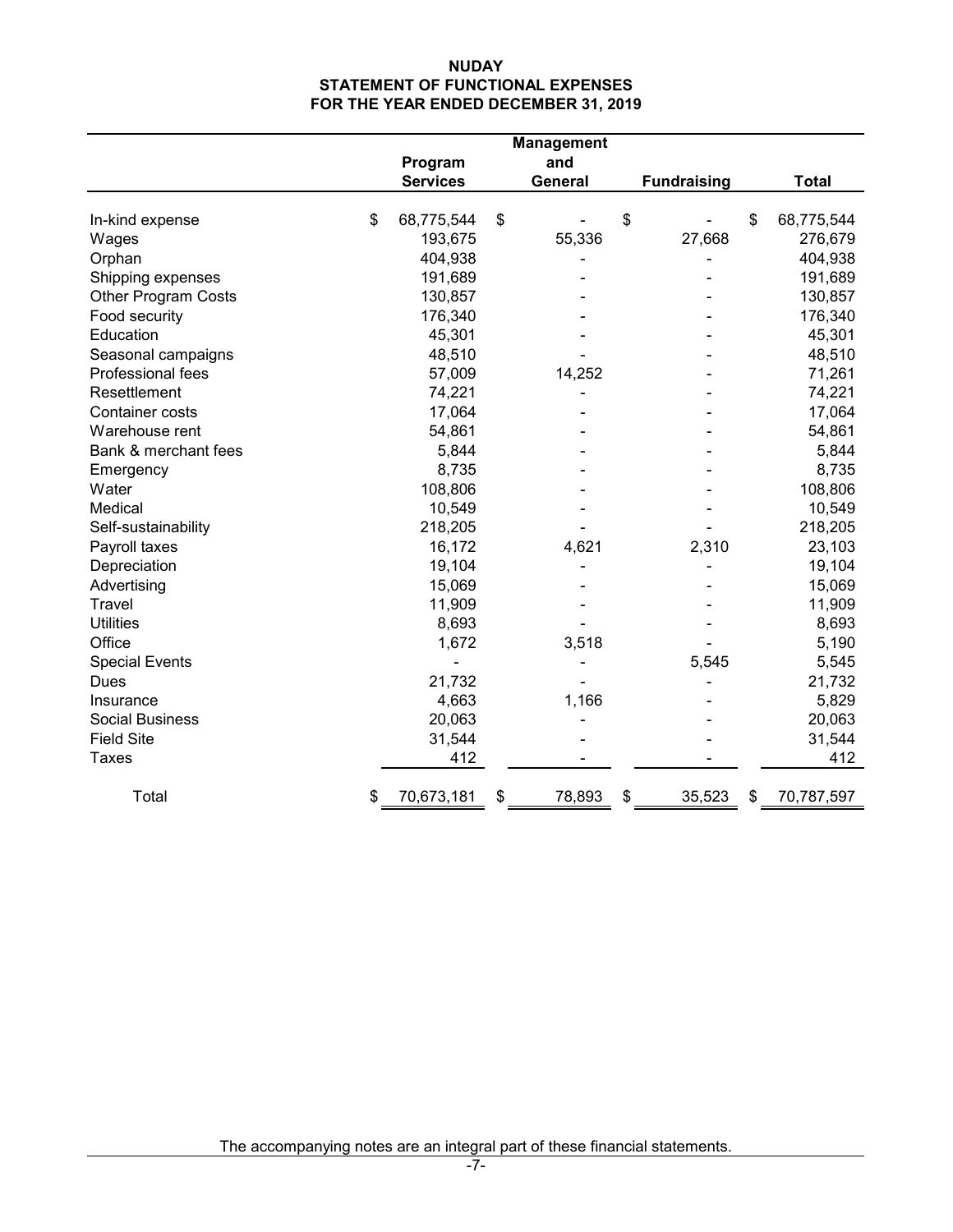#### **NUDAY STATEMENTS OF CASH FLOWS FOR THE YEARS ENDED DECEMBER 31, 2020 AND 2019**

|                                                                  |    | 2020         | 2019     |
|------------------------------------------------------------------|----|--------------|----------|
| <b>CASH FLOWS FROM OPERATING ACTIVITIES</b>                      |    |              |          |
| Change in net assets                                             | \$ | 37,603<br>\$ | 124,633  |
| Adjustments required to reconcile increase in net assets         |    |              |          |
| to net cash provided by operating activities:                    |    |              |          |
| Depreciation                                                     |    | 20,096       | 19,104   |
| (Increase) decrease in accounts receivable                       |    | 6,628        | (60)     |
| (Increase) decrease in marketable securities                     |    |              | (1)      |
| (Increase) decrease in prepaid expenses and other current assets |    |              |          |
| (Decrease) increase in accounts payable and accrued expenses     |    | 2,751        | (5, 793) |
| <b>Total Adjustments</b>                                         |    | 29,475       | 13,250   |
| Net Cash Provided by (Used in) Operating Activities              |    | 67,078       | 137,883  |
| <b>CASH FLOWS FROM INVESTING ACTIVITIES</b>                      |    |              |          |
| Capital expenditures                                             |    | (13,093)     | (36,078) |
| <b>Net Cash Used in Investing Activities</b>                     |    | (13,093)     | (36,078) |
| <b>NET INCREASE (DECREASE) IN CASH</b>                           |    | 53,985       | 101,805  |
| <b>CASH AT BEGINNING OF YEAR</b>                                 |    | 130,431      | 28,626   |
| <b>CASH AT END OF YEAR</b>                                       | S. | 184,416<br>S | 130,431  |

### **SUPPLEMENTAL CASH FLOW DISCLOSURES**

## **CASH PAID DURING THE YEAR**

| - - - - |  |  |
|---------|--|--|
|         |  |  |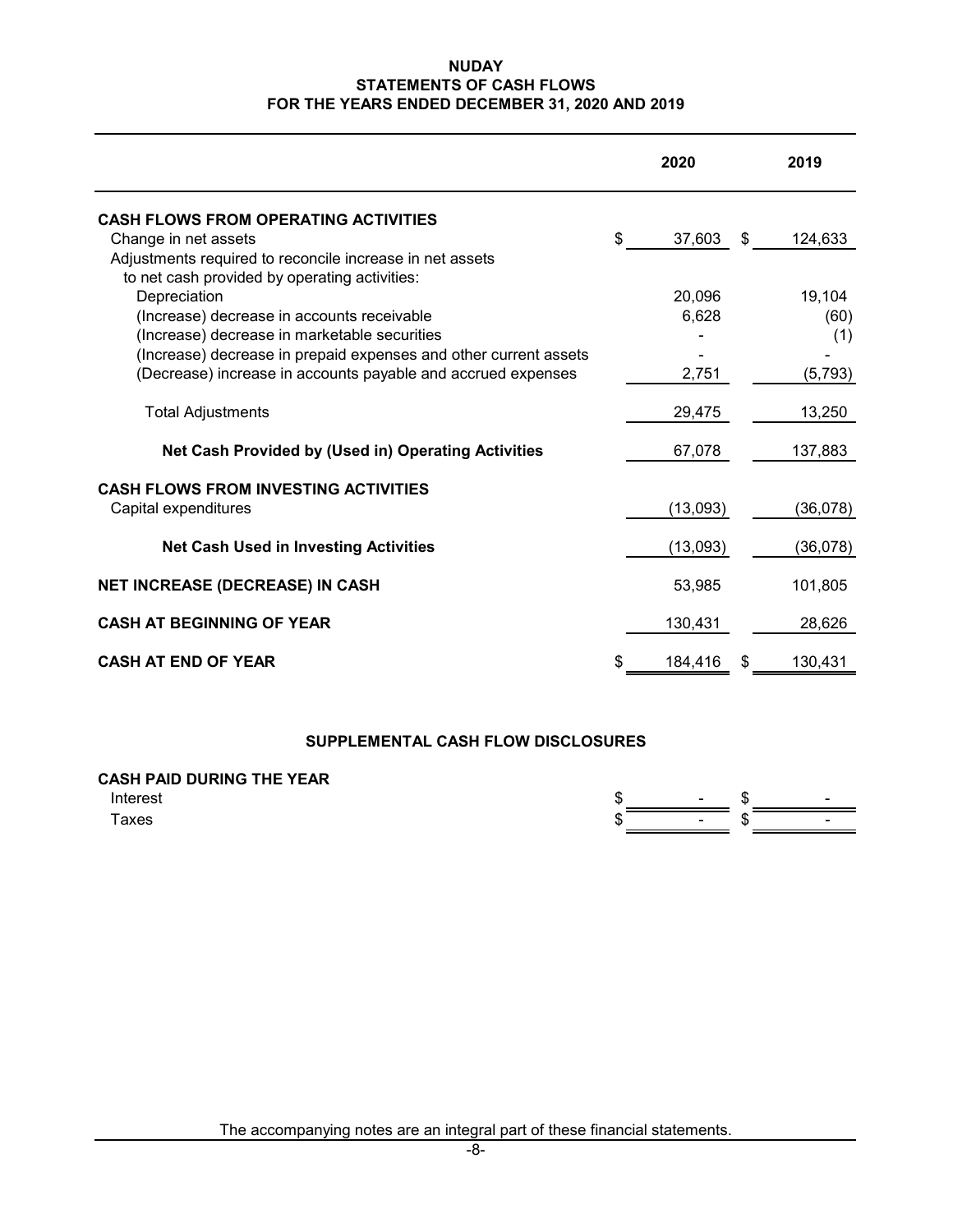## **1. NATURE OF ORGANIZATION**

Based in Windham, New Hampshire, NuDay ("the Organization") was founded in 2013 as a private, charitable, not-for-profit organization. Guided by its mission statement, "One Person at Time, One Humanity Closer," NuDay works to empower women, children and vulnerable populations experiencing humanitarian gaps internationally through dignified and sustainable aid. Programs include rebuilding housing and infrastructure, orphan sponsorships, creating livelihood opportunities, and sending cargo containers with humanitarian and medical aid from the United States abroad. The end goal of NuDay is simple: to rebuild agency through confidence and self-reliance while building bridges across geographical and cultural differences.

## **2. SUMMARY OF SIGNIFICANT ACCOUNTING POLICIES**

#### **Issued and Adopted Accounting Pronouncements**

The Organization has adopted the Financial Accounting Standards Board (FASB) issued Accounting Standards Update ("ASU") 2018-08 Not-for-Profit Entities: Clarifying the Scope and Accounting Guidance for Contributions Received and Contributions Made. This standard assists entities in evaluating whether transactions should be accounted for as contributions or exchange transactions and determining whether a contribution is conditional. Analysis of various provisions of this standard resulted in no significant changes in the way the Organization recognizes contributions, and therefore no changes to the previously audited financial statements were required on a retrospective basis.

In May 2014, the FASB issued Accounting Standards update 2014-9, Revenue Recognition (Topic 606): Revenue from Contracts with Customers. This ASU introduces a new five-step revenue recognition model in which an entity should recognize revenue to depict the transfer of promised goods or services to customers in an amount that reflects the consideration to which the entity expects to be entitled in exchange for those goods or services. The Organization implemented ASU 2014-09 effective January 1, 2020. The adoption of this accounting standard did not have an impact on the Foundation's financial position or changes in its net assets.

#### **Basis of Accounting**

The accompanying financial statements have been prepared on the accrual basis of accounting. Accordingly, revenues are recognized when earned rather than received and expenses are recognized when incurred rather than paid.

#### **Cash and Cash Equivalents**

Cash and cash equivalents include all monies in banks and highly liquid investments with maturity dates of less than three months.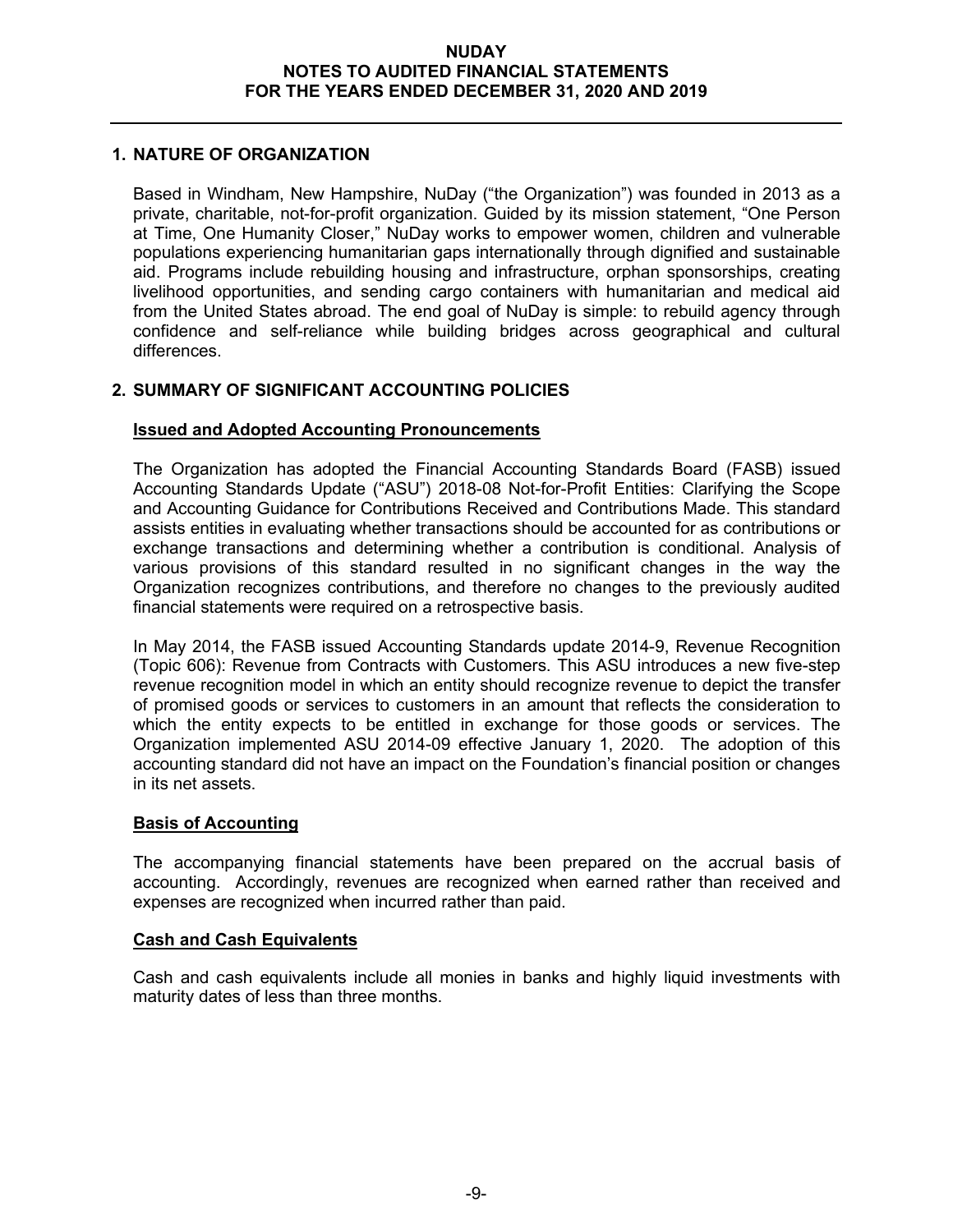## **2. SUMMARY OF SIGNIFICANT ACCOUNTING POLICIES (CONTINUED)**

#### **Accounts Receivable**

Throughout the year the Organization receives donations via third party online platforms. In some cases, those donations are not remitted to the Organization immediately. The Organization was due \$983 and \$7,611 from a third-party online platform, as of December 31, 2020 and 2019, respectively. The Organization considers all accounts receivable to be fully collectible; accordingly, no allowance for doubtful accounts is required.

#### **Marketable Securities**

Occasionally, the Organization receives donations of marketable securities, which are transferred to a brokerage account in the name of the Organization and shortly thereafter placed for sale. Marketable securities of the Organization were \$366 and \$366 as of December 31, 2020, and 2019, respectively.

#### **Property and Equipment**

Property and equipment is recorded at cost or, if donated, at the fair market value at the date of the donation. Improvements are depreciated over the respective lives of the leases, or the life of the improvements, whichever is shorter. Depreciation is computed using the straightline method. Routine repairs and maintenance expenditures are expensed as incurred.

#### **Income Tax Status**

The Organization is exempt from income taxes under section  $501(c)(3)$  of the Internal Revenue Code. Therefore, no provision is made for federal income taxes in the accompanying financial statements.

#### **Uncertain Tax Positions**

Management has determined that the Organization does not have any uncertain tax positions and associated unrecognized benefits that materially impact the financial statements or related disclosures. Since tax matters are subject to some degree of uncertainty, there can be no assurance that the Organization's tax returns will not be challenged by the taxing authorities and that the Organization will not be subject to additional tax, penalties, and interest as a result of such challenge. Generally, the Organization's tax returns remain open for three years for both federal, New Hampshire and Massachusetts income tax examination.

#### **Cost Allocation**

The cost of providing various programs and management and general expenses has been summarized on a functional basis in the statement of functional expenses. Accordingly, certain costs have been allocated among the programs and supporting services benefited.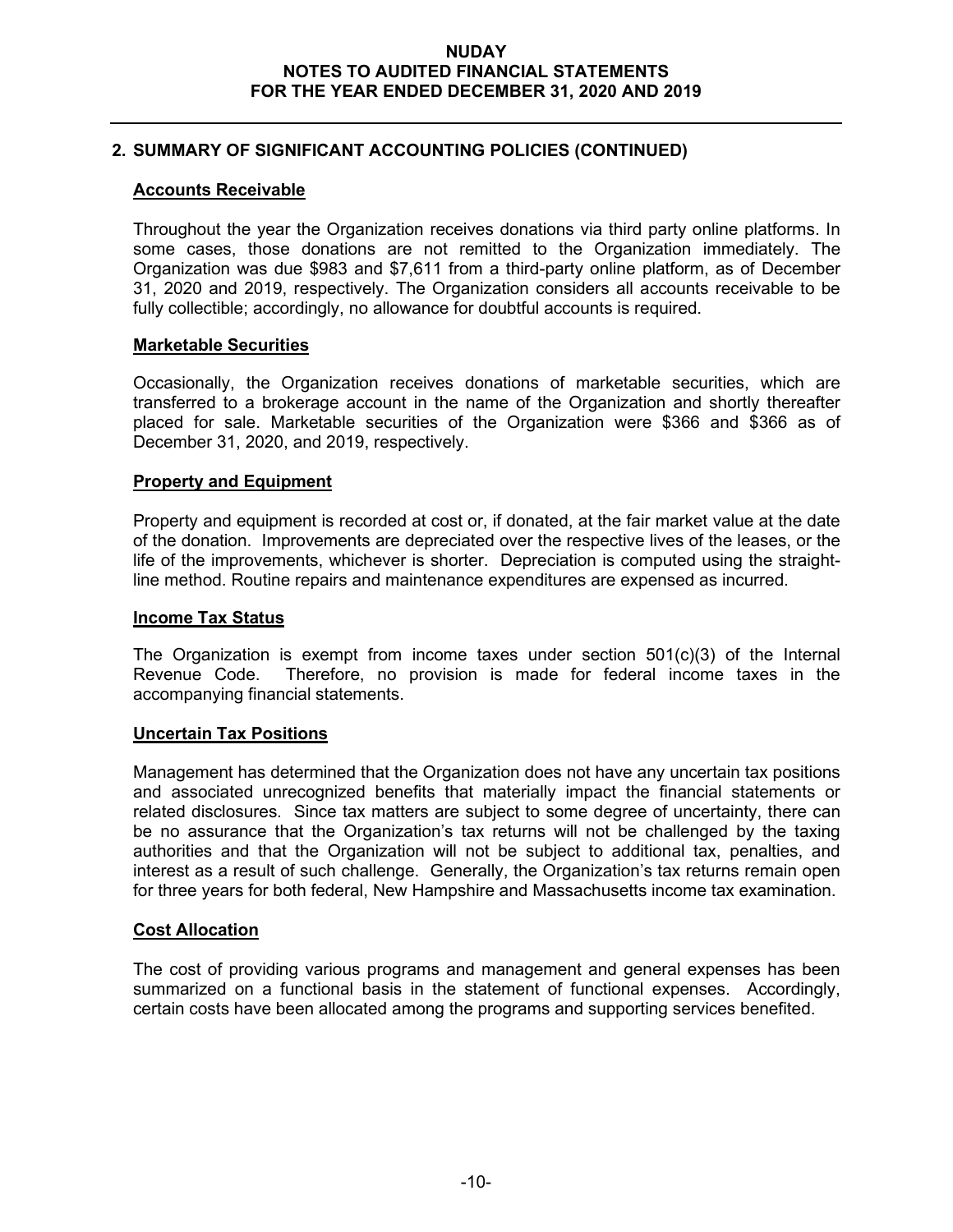## **2. SUMMARY OF SIGNIFICANT ACCOUNTING POLICIES (CONTINUED)**

## **Use of Estimates**

The preparation of the financial statements in conformity with generally accepted accounting principles requires management to make estimates and assumptions that affect the reported amounts of assets and liabilities and disclosure of contingent assets and liabilities at the date of the financial statements and the reported amounts of revenues and expenses during the reporting period. Actual results could differ from those estimates.

#### **Financial Statement Presentation**

The financial statements of the Organization have been prepared on the accrual basis of accounting in accordance with accounting principles generally accepted in the United States of America ("US GAAP"). The Organization reports information regarding its financial position and activities according to two classes of net assets: net assets without donor restriction and net assets with donor restriction.

> *Net Assets Without Donor Restriction*—Net assets that are not subject to or are no longer subject to donor-imposed stipulations.

*Net Assets With Donor Restriction*—Net assets whose use is limited by donorimposed time and/or purpose restrictions.

### **Contributions**

The Organization recognizes contribution revenue when an unconditional pledge is made or when cash is received if a pledge was not made. Contributions received are reported as unrestricted, temporarily restricted, or permanently restricted, based on donor intent.

#### **Revenue Recognition**

Revenues are reported as increases in unrestricted net assets unless use of the related assets is limited by donor-imposed restrictions. Expenses are reported as decreases in unrestricted net assets. Gains and losses on investments and other assets or liabilities are reported as increases or decreases in unrestricted net assets unless their use is restricted by explicit donor stipulation or by law. Expirations of temporary restrictions on net assets by fulfillment of the donor-stipulated purpose or by passage of the stipulated time period are reported as reclassifications between the applicable classes of net assets.

#### **Advertising**

The Organization follows the policy of charging the cost of advertising to expense when incurred. Advertising costs were \$8,132 and \$15,069 for the years ended December 31, 2020 and 2019, respectively.

#### **Reclassifications**

Certain amounts in the financial statements for the year ended December 31, 2019 have been reclassified to conform to the current year presentation.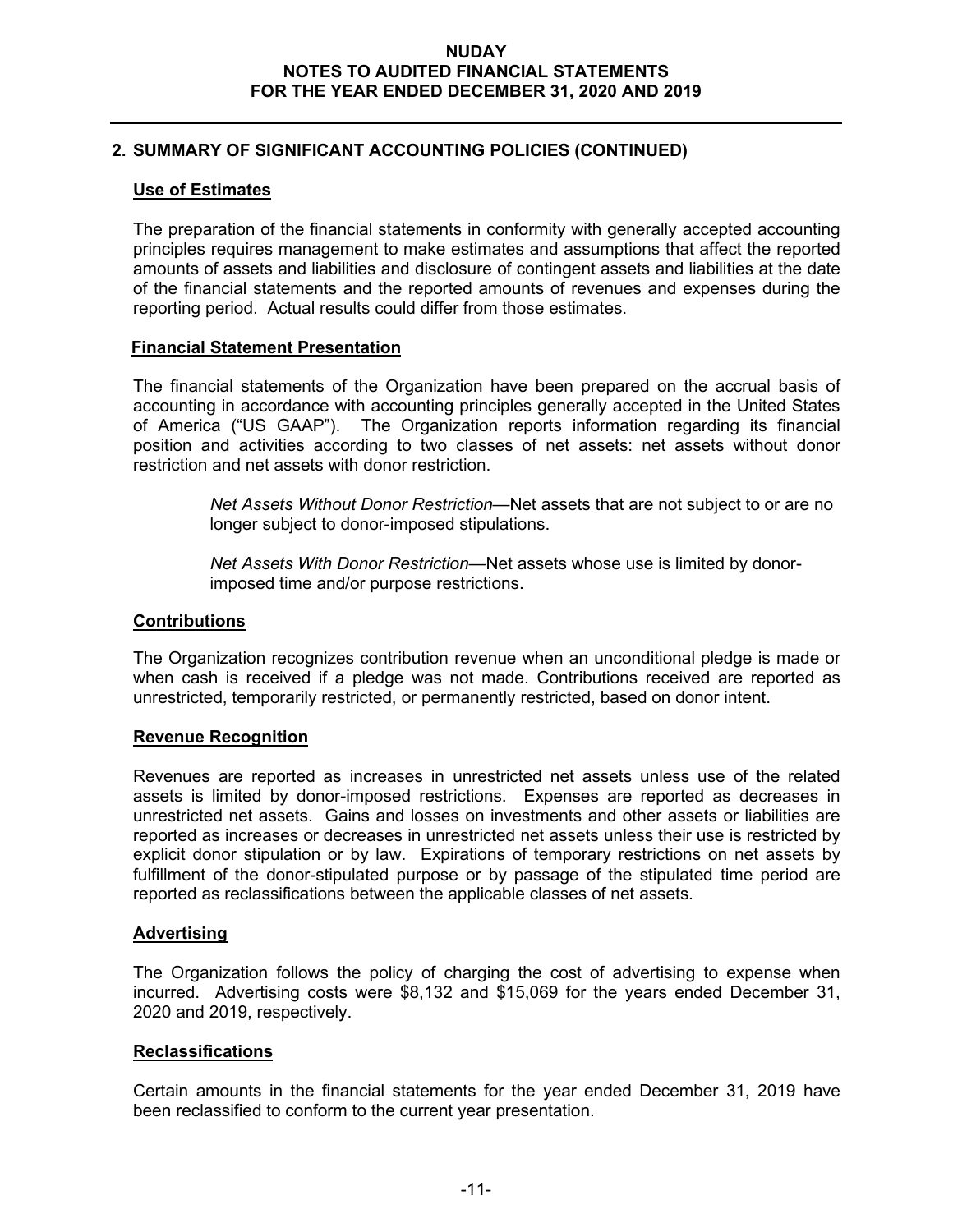## **2. SUMMARY OF SIGNIFICANT ACCOUNTING POLICIES (CONTINUED)**

#### **Fair Value Measurements**

FASB guidance on fair value measurements defines fair value, establishes a framework for measuring fair value and expands disclosure of fair value measurements. The guidance applies to all assets and liabilities that are measured and reported on a fair value basis. The carrying amounts of financial instruments, including cash and cash equivalents, accounts receivable, and accounts payable and accrued liabilities, approximate fair value due to the short maturity of these instruments.

#### **Fair Value of Financial Instruments**

Accounting principles generally accepted in the United States establishes a fair value measurement hierarchy that prioritizes the inputs to valuation techniques used to measure fair value. This hierarchy consists of three broad levels:

Level 1 – Fair value input consists of unadjusted quoted prices in active markets for identical assets, which have the highest priority.

Level 2 – Fair value input consists of observable inputs other than quoted prices for identical assets.

Level 3 – Fair value input consists of unobservable inputs and have the lowest priority.

The Organization uses appropriate valuation techniques based on the available inputs to measure the fair value of its investments. When available, the Organization measures the fair value using Level 1 inputs because they generally provide the most reliable evidence of fair value.

#### **3. MARKETABLE SECURITIES**

Marketable securities are stated at fair value and consist of publicly traded securities as follows as of December 31:

|                                                        | 2020                     | 2019 |
|--------------------------------------------------------|--------------------------|------|
| Cost                                                   | 366                      | 366  |
| <b>Fair Value</b>                                      | 366                      | 366  |
| Unrealized appreciation (depreciation) in market value | $\overline{\phantom{0}}$ |      |
|                                                        |                          |      |

Investment return is summarized as follows:

Realized loss on sale of securities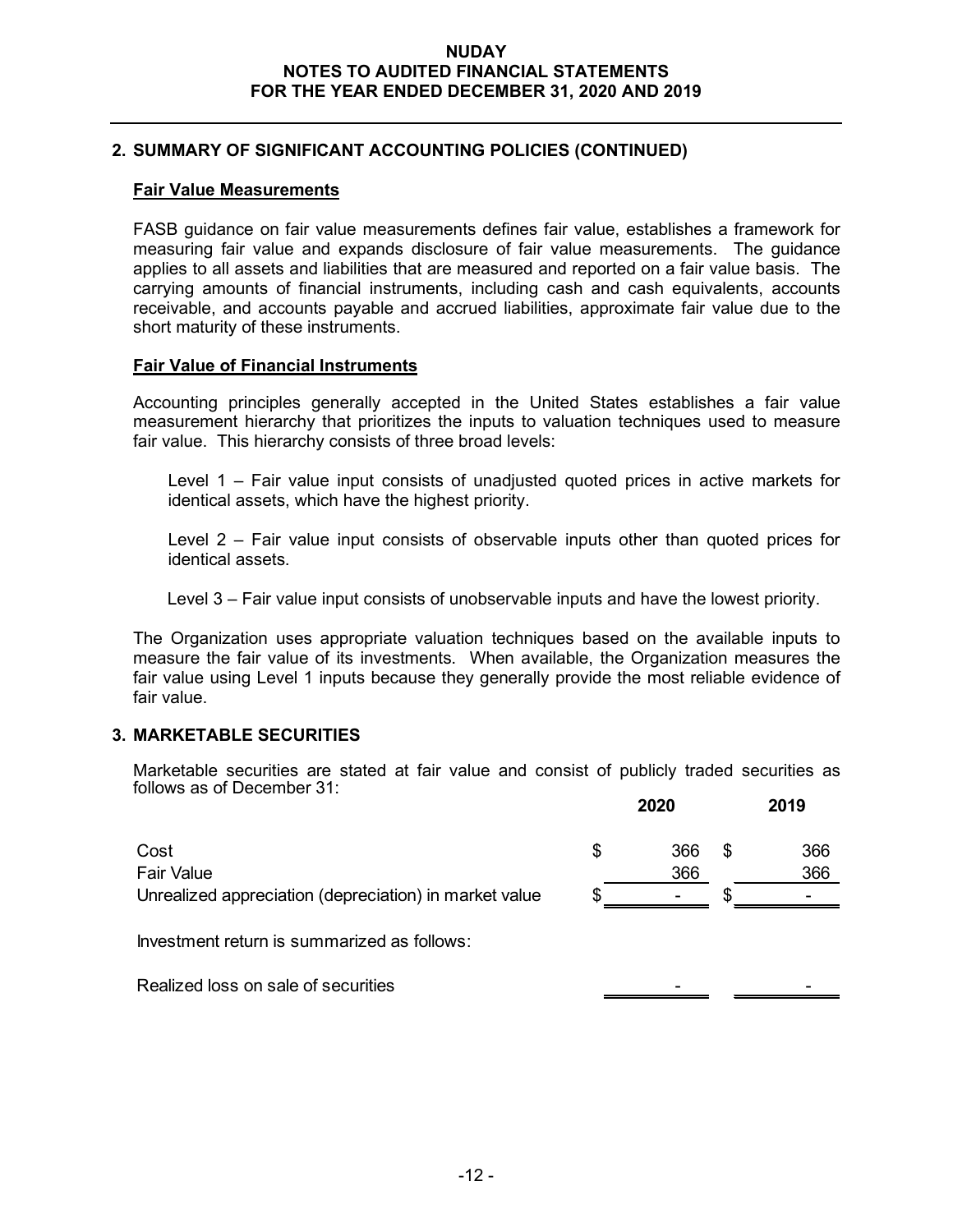**\_\_\_\_\_\_\_\_\_\_\_\_\_\_\_\_\_\_\_\_\_\_\_\_\_\_\_\_\_\_\_\_\_\_\_\_\_\_\_\_\_\_\_\_\_\_\_\_\_\_\_\_\_\_\_\_\_\_\_\_\_\_\_\_\_\_\_\_\_\_\_\_\_\_\_\_**

### **4. PROPERTY AND EQUIPMENT**

Property and equipment consists of the following at December 31:

|                                                                                                 | 2020                              | 2019                    |
|-------------------------------------------------------------------------------------------------|-----------------------------------|-------------------------|
| Leasehold improvements<br>Construction in process<br>Computers and equipment<br><b>Vehicles</b> | \$<br>165,704<br>13,039<br>10,431 | \$<br>165,704<br>10,431 |
|                                                                                                 | 46,970<br>236,144                 | 46,970<br>223,105       |
| Less: accumulated depreciation                                                                  | (72,891)                          | (52,796)                |
| Net Property and Equipment                                                                      | 163,253                           | \$<br>170,309           |

In December 2020 the Organization began construction of 43 housing units to improve the living conditions of the suffering and displaced Syrian people. Accordingly, the costs incurred through December 31, 2020 are capitalized on the balance sheet as Construction in Process until the project is complete. The housing units were completed in 2021.

Depreciation expense was \$20,096 and \$19,104 for the years ended December 31, 2020 and 2019, respectively.

### **5. PAYROLL PROTECTION PROGRAM LOAN**

During May of 2020, the Organization received approval for a Small Business Administration (SBA) Payroll Protection Program ("PPP") Loan in the amount of \$53,724. Under the PPP, funds are forgivable if utilized for qualified expenditures according to the program criteria incurred over an eight-to-twenty-four-week period following the date of funding. To qualify for forgiveness, the funding must be spent on eligible payroll expenses, with up to 40% allowed to be spent on other eligible expenditures such as rent and utilities. As outlined by the SBA, any unforgiven balance must be repaid over five years at an annual interest rate of 1%.

The Organization's policy is to account for the PPP loan in accordance with Accounting Standards Codification (ASC) Subtopic 958-605, Not-for-Profit Entities: Revenue Recognition. The loan is recognized as a contribution in whole or part when the criteria for forgiveness are substantially met or explicitly waived. The Organization met the criteria for forgiveness during 2020 and in July 2021, received notification from the SBA that the loan had been forgiven. Accordingly, the forgiven loan has been included in Donations and Grants on the accompanying Statement of Activities.

## **6. RELATED PARTIES**

In 2020, the Organization employed two daughters of a member of management. The total amount paid to these two employees was \$101,060. This compensation is classified as wages in the Statement of Functional Expenses.

The Organization was provided consulting services by the daughter of a member of management. This related party was compensated \$7,945 and \$17,150 during the years ended December 31, 2020 and 2019, respectively. This expense is included in professional fees in the Statement of Functional Expenses.

One board member is the spouse of a member of management. This board member received no compensation for the services performed for the Organization.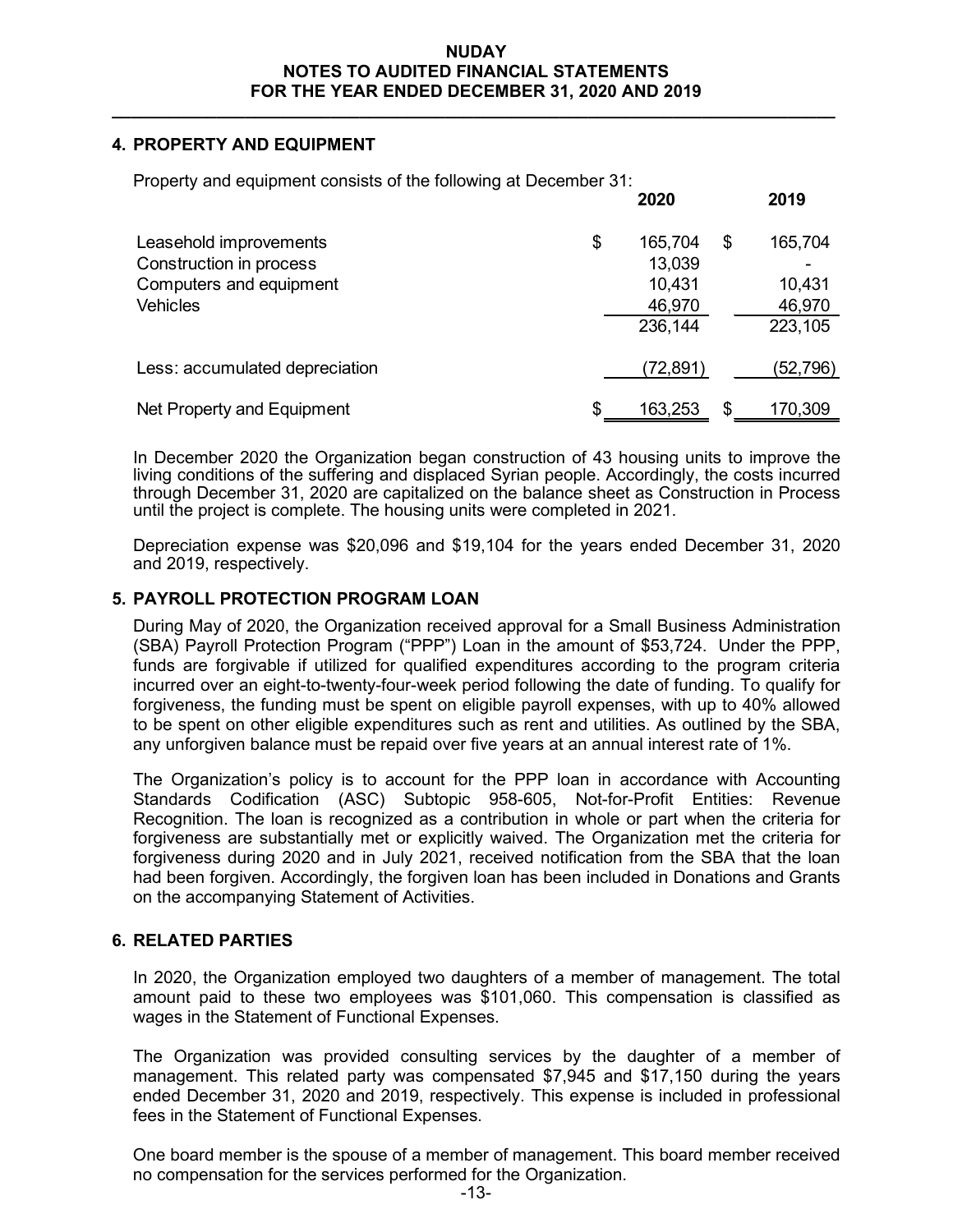**\_\_\_\_\_\_\_\_\_\_\_\_\_\_\_\_\_\_\_\_\_\_\_\_\_\_\_\_\_\_\_\_\_\_\_\_\_\_\_\_\_\_\_\_\_\_\_\_\_\_\_\_\_\_\_\_\_\_\_\_\_\_\_\_\_\_\_\_\_\_\_\_\_\_**

## **6. RELATED PARTIES (CONTINUED)**

There were no amounts due to or from any related parties as of December 31, 2020 or 2019, respectively.

## **7. IN-KIND CONTRIBUTIONS**

The Organization receives contributions of an in-kind nature, which represent the estimated fair market value of donated supplies and services. These in-kind donations were recorded both as support revenue and program expense upon the export shipments to Turkey, Lebanon and Syria to assist in the humanitarian work and care provided to displaced refugees and low-income vulnerable populations. The nature of these contributions, which is included in the statement of activities, is as follows for the year ended December 31, 2020 and 2019, respectively:

|                              |   | 2020       |    | 2019       |
|------------------------------|---|------------|----|------------|
| Food                         | S | 160,040    | S  | 172,480    |
| Clothing & household items   |   | 12,635,650 |    | 10,158,671 |
| Medical supplies & equipment |   | 51,316,214 |    | 58,444,393 |
| Total                        |   | 64,111,904 | \$ | 68,775,544 |

### **8. SPECIAL EVENTS**

Revenue reported on the statement of activities, and expenses reported on the statement of functional expenses, as special events, consists of major fundraising events held during the year.

Net revenue generated from special events during the years ended December 31, 2020 and 2019 was \$29,557 and \$34,922 for the years ended December 31, 2020 and 2019, respectively.

## **9. CASH FLOWS**

Occasionally, the Organization receives donations of marketable securities, which are sent to a brokerage account in the name of the Organization and shortly thereafter placed for sale. When the securities are sold, the funds are transferred to an operating account. No donations of marketable securities were received during the year ended December 31, 2020 or 2019.

## **10. NET ASSETS WITH DONOR RESTRICTIONS**

| Net assets with donor restrictions at December 31, 2020 and 2019 consist of the following:            | 2020         |     | 2019    |  |  |
|-------------------------------------------------------------------------------------------------------|--------------|-----|---------|--|--|
| Restricted by contributors for the Ahmad Alkhalaf Project                                             | \$<br>21,379 | S   | 33,158  |  |  |
| Restricted by contributors for container costs<br>Restricted by contributors for humanitarian farming | 32,550       |     | 20,000  |  |  |
| projects                                                                                              | 32,424       |     | 58,261  |  |  |
| <b>Total Net Assets with Donor Restrictions</b>                                                       | 86,353       | \$. | 111,419 |  |  |

The assets restricted for Ahmad Alkhalaf as of December 31, 2020 were fully disbursed in 2021.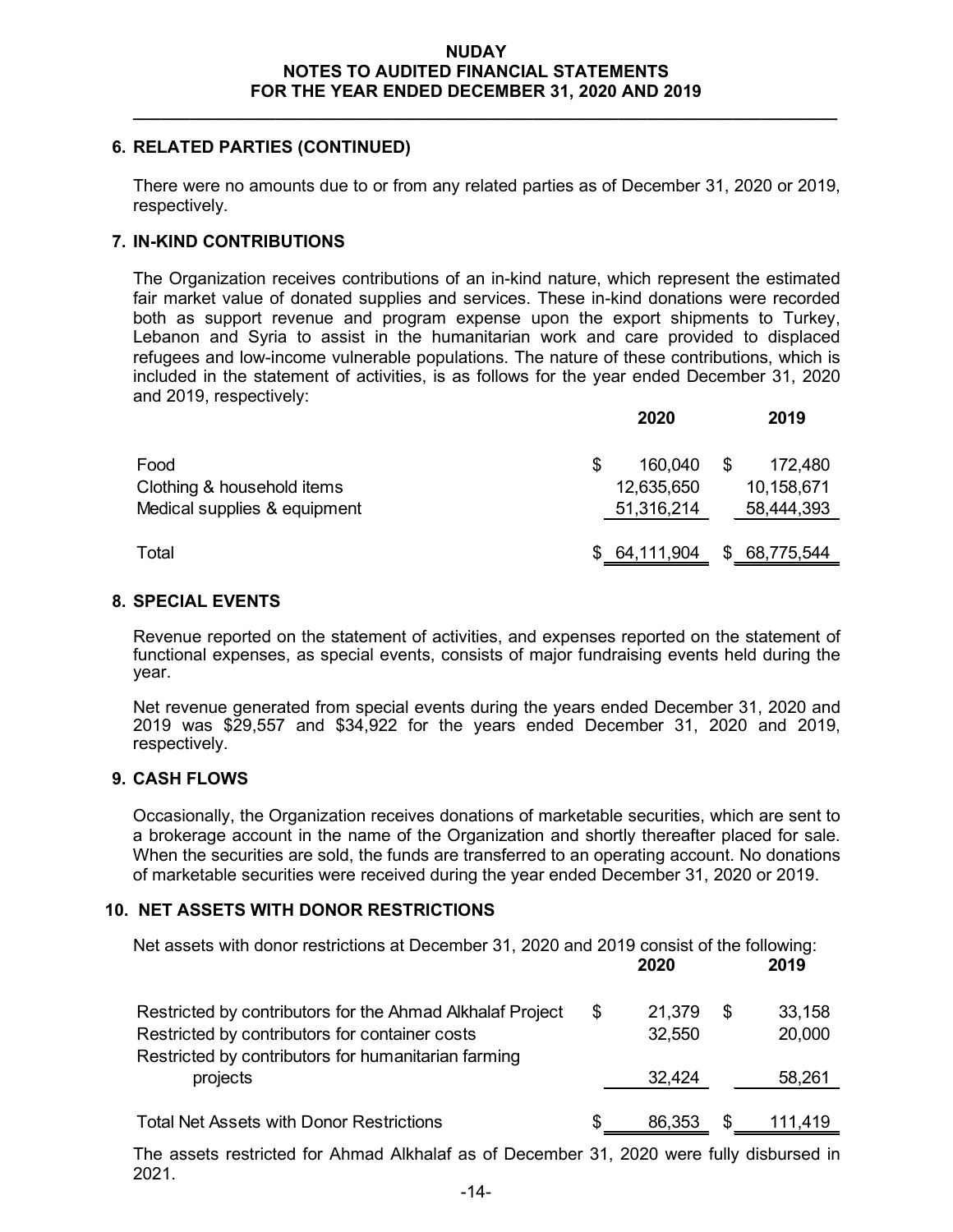**\_\_\_\_\_\_\_\_\_\_\_\_\_\_\_\_\_\_\_\_\_\_\_\_\_\_\_\_\_\_\_\_\_\_\_\_\_\_\_\_\_\_\_\_\_\_\_\_\_\_\_\_\_\_\_\_\_\_\_\_\_\_\_\_\_\_\_\_\_\_\_\_\_\_\_\_\_**

### **10. NET ASSETS WITH DONOR RESTRICTIONS (CONTINUED)**

During the year nets assets were released from donor restrictions by incurring expense satisfying the restricted purposes or by occurrence of other events specified by donors. The total amount released from restrictions was \$1,041,955 and \$841,581, for the years ended December 31, 2020 and 2019, respectively.

### **11. CONCENTRATIONS**

The Organization places its cash equivalents in bank deposit accounts at credit-worthy financial institutions. The Organization has not experienced any losses on its cash equivalents. From time to time the bank deposit account balances may exceed federal depository insurance coverage and management considers this to be a normal business risk. At December 31, 2020, the Organization had no uninsured bank deposit account balances.

For the year ended December 31, 2020, approximately 81% of the Organization's in-kind contributions came from two donors.

For the year ended December 31, 2019, approximately 85% of the Organization's in-kind contributions came from three donors.

#### **12. COMMITMENTS AND CONTINGENCIES**

The Organization leased program and office spaces under multiple operating leases with varying terms. In October 2020, the Organization signed a five-year lease agreement for warehouse space in Derry, New Hampshire. The required minimum lease amounts are detailed below for the five-year term. The Organization has leased land in Syria for which it has constructed homes, a school and a mosque. The land is leased to the Organization free of charge, however, at the end of the 20-year lease, the constructed property will become the property of the lessor. Rent expense under these agreements was \$63,384 and \$54,861 for the years ended December 31, 2020 and 2019, respectively.

Future minimum lease payments as of December 31, 2020 are as follows:

| Year  | Amount       |
|-------|--------------|
| 2021  | \$<br>52,000 |
| 2022  | 52,000       |
| 2023  | 52,000       |
| 2024  | 52,000       |
| 2025  | 52,000       |
|       |              |
| Total | 260,000      |

In November 2020, the New Hampshire Charitable Trusts Unit opened an investigation into the Organization's financial records. The Organization has complied with all documentation requests and is optimistic the investigation will conclude with no findings. As of November  $9<sup>th</sup>$ , 2021 the investigation remains ongoing.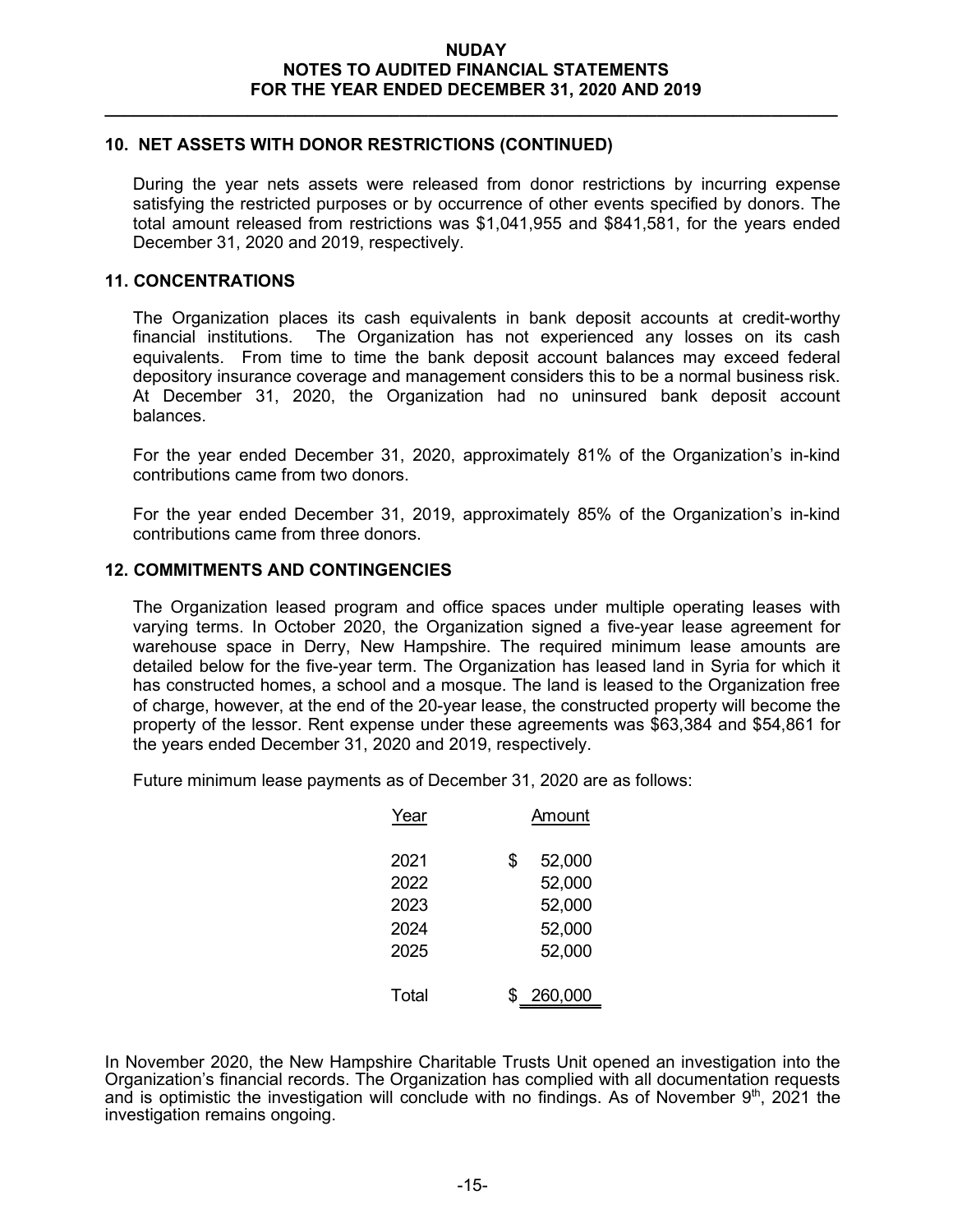**\_\_\_\_\_\_\_\_\_\_\_\_\_\_\_\_\_\_\_\_\_\_\_\_\_\_\_\_\_\_\_\_\_\_\_\_\_\_\_\_\_\_\_\_\_\_\_\_\_\_\_\_\_\_\_\_\_\_\_\_\_\_\_\_\_\_\_\_\_\_\_\_\_\_\_\_\_**

### **13. LIQUIDITY AND AVAILABILITY OF FINANCIAL ASSETS**

The Organization has a policy to manage its liquidity and reserves following three guiding principles: operating within a prudent range of financial stability, maintaining adequate liquidity to fund near-term operations, and maintaining sufficient reserves to provide reasonable assurance that long-term obligations will be discharged. The following table reflects the Organization's financial assets (cash and cash equivalents and investments) as of December 31, 2020 and 2019, reduced by amounts not available for general expenditures within one year due to donor-imposed restrictions.

|                                                                                                       |    | 2020    |    | 2019    |  |  |
|-------------------------------------------------------------------------------------------------------|----|---------|----|---------|--|--|
| Financial assets:                                                                                     |    |         |    |         |  |  |
| Cash and cash equivalents, including restricted cash                                                  | \$ | 184,416 | \$ | 130,431 |  |  |
| Accounts receivable, net, to be collected in less than one<br>year                                    |    | 983     |    | 7,611   |  |  |
| Marketable securities                                                                                 |    | 366     |    | 366     |  |  |
| Total financial assets, at year-end                                                                   |    | 185,765 |    | 138,408 |  |  |
| Less those unavailable for general expenditure within one year:                                       |    |         |    |         |  |  |
| Restricted by contributors for the Ahmad Alkhalaf Project                                             | \$ | 21,379  | \$ | 33,158  |  |  |
| Restricted by contributors for container costs<br>Restricted by contributors for humanitarian farming |    | 32,550  |    | 20,000  |  |  |
| projects                                                                                              |    | 32,424  |    | 58,261  |  |  |
|                                                                                                       |    | 86,353  |    | 111,419 |  |  |
| Financial assets available to meet cash needs for                                                     |    |         |    |         |  |  |
| expenditures within one year                                                                          |    | 99,412  |    | 26,989  |  |  |

### **14. FAIR VALUE DISCLOSURES**

The Organization's investments measured at fair value subject to the disclosure requirements of FASB ASC No. 820, *Fair Value Measurement*, are as follows:

Assets at Fair Value as of December 31, 2019

| Marketable securities<br>Total               | S | <b>Fair Value</b><br>181<br>181 | S | (Level 1)<br>181<br>181 |
|----------------------------------------------|---|---------------------------------|---|-------------------------|
| Assets at Fair Value as of December 31, 2018 |   |                                 |   |                         |
|                                              |   | <b>Fair Value</b>               |   | (Level 1)               |
| Marketable securities                        |   | 365                             | S | 365                     |
| Total                                        |   | 365                             |   | 365                     |